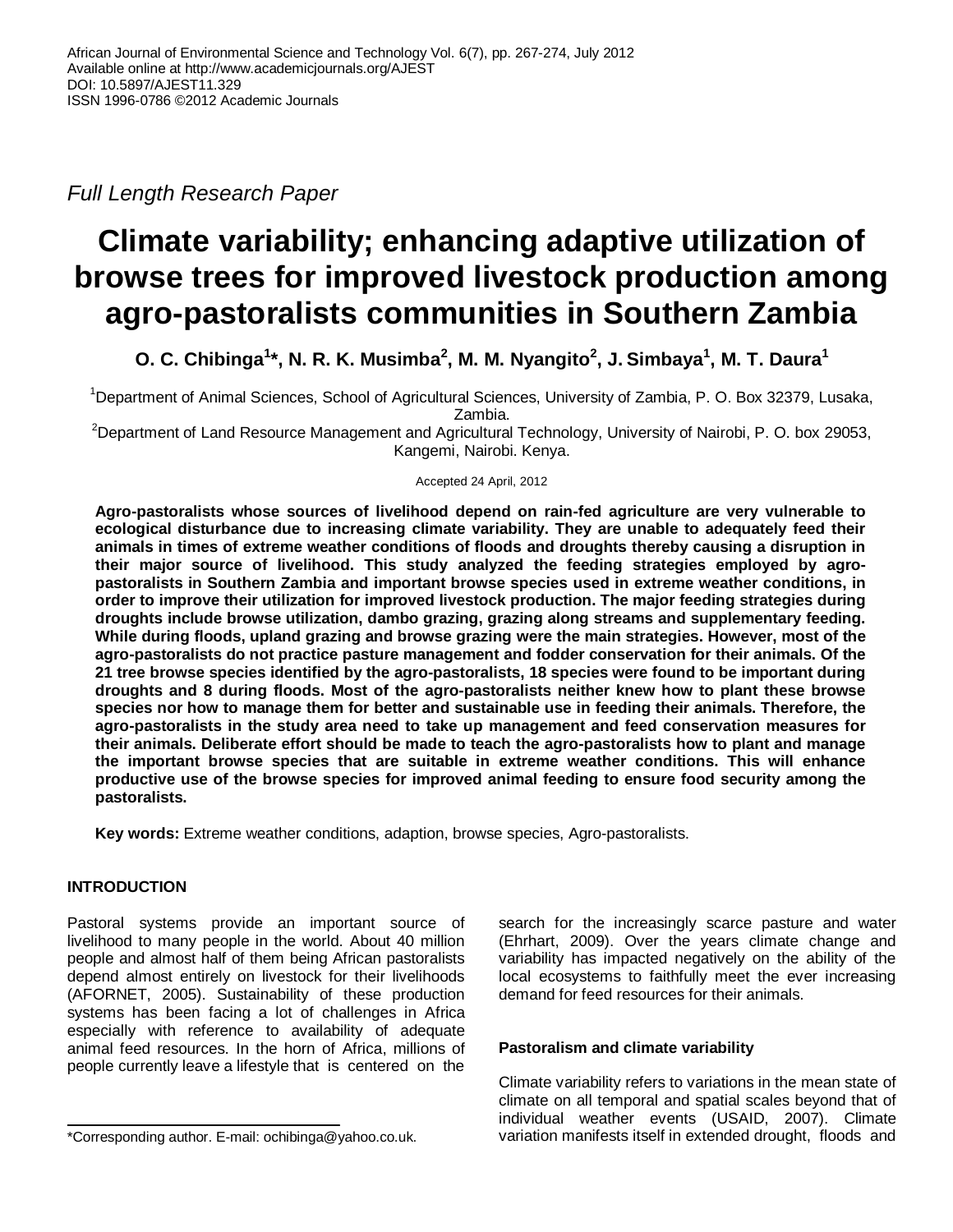conditions that result from periods of El Nino and La Nino events. Over the years the frequency of the climate variation in terms of temperature and rainfall has been increasing. It is estimated that by 2050, temperatures will be significantly higher and rainfall will greatly reduce in Southern Africa (Zeidler and Chunga, 2007). These climate projections are going to affect forage and animal production, and ecosystem functioning (McKeon et al., 2009). Climate change and variability will also cause water stress, land degradation, lower crop yields and increased risk of wild fires, resulting in more than 50% decline in agricultural productivity (Ehrhart, 2009). The pastoral communities and their livestock are very vulnerable to these ecological disturbances which often result in food insecurities and shortages (SoRPARI, 2005). They are unable to feed their animals on good quality feeds.

In Zambia, the mean temperature computed for the previous thirty years for the agro-ecological zones for three periods, November to December, January to February and March to April indicate that the summer temperature is increasing at the rate of 0.6°C per decade, which is ten times higher than the global or southern African rate of increase in temperature (CEEPA, 2006). The annual rainfall data for the 14 years from 1990/1991 to 2003/2004, show that at least ten years in each agroecological zone had below normal rainfall. The southern zone has experienced more severe dry seasons than the central zone in the last 20 years (CEEPA, 2006). The Agro-pastoralists in Zambia have not been spared from theses extreme weather conditions. METNR (2007) reported that in Zambia, the increase in frequency, intensity and magnitude of climate variability over the past two decades have adversely impacted on food security, water security, water quality, energy and sustainable livelihoods for the rural communities.

# **Feeding strategies in extreme weather conditions**

African pastoralism has evolved in adaptation to harsh environments with very high temporal variability in rainfall (Ellis, 1995). Pastoralists have employed strategies such as moving to other areas unused in "normal" dry season (Morton, 2007), keeping multispecies herds to take advantage of different ecological niches and the labour of men, women and children and supplementary feeding in their quest for proper feeding of their animals. However, proper feeding of animals has remained a challenge because of increase in climate variability and their animals are still on poor diets. Feeding animals with poor quality feeds has been associated with increased emission of greenhouse gases particularly carbon dioxide and methane that have been implicated in global warming (Beauchemin et al., 2008, 2009). Feeding animals on high quality pasture or balanced rations produce less methane (270 to 350 g methane/cow/day)

than those on poor quality pasture or feeds (370 to 450 g methane/cow/day), linking productivity to emission rates (Eckard, 2007). To improve the quality of feed given to animals, use of locally adapted green fodder legumes and browse trees have been recommended in many parts of the tropics (Simbaya, 2002).

In Zambia there is lack of knowledge concerning the pastoral production systems and their adaptive use of browse trees in view of climate variability. The type of forage species that have higher adaptation to climate variability in these rangelands need to be given priority. For example, droughts have the effect of favoring some trees and shrubs while adversely affecting others (Primefact, 2007). In most arid and semi arid areas, browse play a critical role as livestock feed in the dry season. Trees produce leaves, shoots and fruits which are a source of nutritious livestock feed. Promotion of the use of browse is important because the browse is less affected by climatic variation compared to herbaceous species. The rangeland ecosystem needs to be reexamined in view of climate variability and the need to adequately provide animal feed resources.

In view of the foregoing, this study was conducted to determine the feeding strategies employed by agropastoralists in Southern Zambia in extreme weather condition and to identify important browse species for use so as to improve their utilization for improved livestock production.

# **MATERIALS AND METHODS**

#### **Study area**

The study was carried out in Choma District in Southern Province, Zambia. Southern province has the largest number of cattle and goats of all Zambia"s provinces, comprising 33 and 31% of the traditional herds, respectively (CSO, 2009). Choma district lies within the Tonga Plateau, an area between two of south central Africa"s great rivers, the Zambezi and Kafue river (Araki, 2001). It has a population of 244,180 inhabitants and 24,321 households and a surface area of 7,289 km² (CSO, 2011). The area experiences uni-modal type of rain lasting from November to April. The annual rainfall ranges from 600 to 700 mm with an uneven distribution and is generally insufficient with 70% probability of drought.

For the last 20 years the area has been experiencing low, unpredictable and poorly distributed rainfall (CEEPA, 2006). The average monthly temperature is about 26°C with a maximum of 32°C in October and a minimum of 15°C in June. The vegetation type is miombo woodland (Fanshawe, 1966; Chileshe and Kitalyi, 2002). Characteristic tree genera are *Brachystegia, Fulbernardia, Combretum, Pinari, Pericopsis* and *Acacia* (Chileshe and Kitalyi, 2002). The major inhabitants of the study area are the Plateau Tongas who are mainly agro-pastoralists. The majority of the households in the district depend on agricultural related activities for their livelihood including crop production and livestock rearing. 84% of the households are small scale subsistence farmers (FAO/FASAZ, 2003). The main types of livestock reared are cattle and goats and over 90% of the livestock are managed extensively depending entirely on *in situ* grazing in the rangelands for nourishment. The population of cattle has increased by 40% over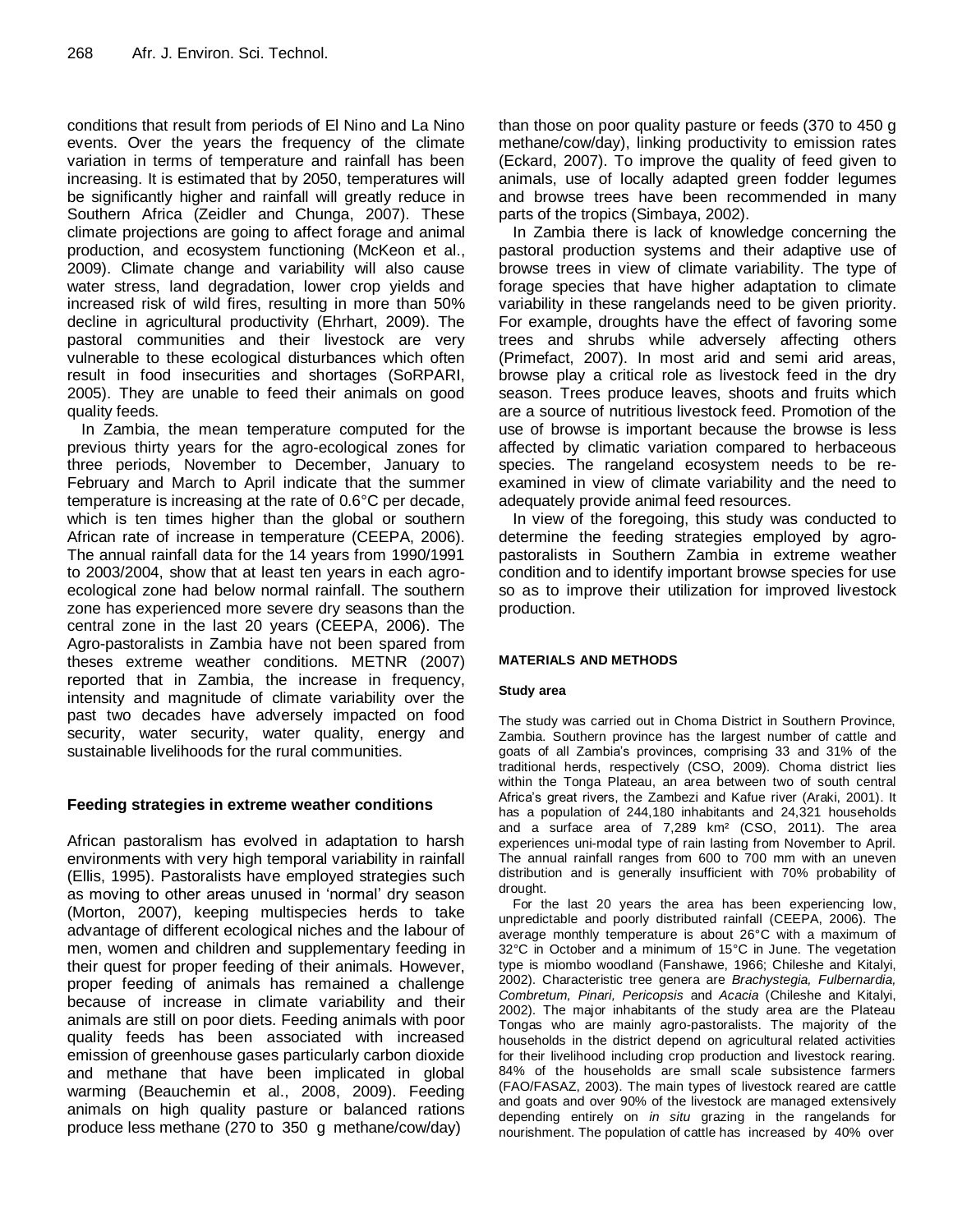the past decade from 83,903 in 2000 to 117,406 in 2010 while that of goats has increased by 93% from 28,924 in 2000 to 55,832 in 2010 (CSO, 2011).

#### **Sources of data**

This study was done in 2010. Both primary and secondary data were used in this study. The primary data was collected using detailed pre-tested semi-structures questionnaires and personal observations. The interviews were done in the local Tonga language. Data gathered included the livestock ownership, feeding strategies of the livestock, forage management, and important browse species in extreme weather conditions. Human, cattle and goat population in the district was collected from the District Agricultural Office in the Ministry of Agriculture and Cooperatives. Selecting of the respondents was done with the help Agricultural Officers from the Ministry of Agriculture and Cooperatives. Households were selected from Sikalongo Sub-district. Within the sub-district, random sampling was used to select 60 agro-pastoral households from 10 villages near Mochipapa Research station. The households" heads were picked for the interviews.

#### **Data analyses**

Data were analyzed using GenStat Discovery Edition 3 software programe (2007). Data from the questionnaire survey were first coded and entered using Microsft Excel. Descriptive statistics were used to describe the respondents' demographics, socio-economic characteristics and other variables in the production system.

# **RESULTS AND DISCUSSION**

#### **Age and gender distribution of the respondents**

The study revealed that 95% of the agro-pastoralists in the study area were males and 5% females. The majority of the agro-pastoral households were headed by members older than 40 years (74%). Of the respondents, 69% were in monogamous marriages, 29% in polygamous marriages whilst 3% were single. Household average sizes were higher, 16 individuals in polygamous marriages compared to 9 in monogamous marriages and 10 in singles. The large size of households is common in agro-pastoral communities because of the high labour requirement of farming operations.

#### **Agricultural activities**

All the respondents were involved in mixed farming which involves the growing of crops and the rearing of livestock. The main crops grown were maize the staple crop, groundnuts, sweet potatoes and cowpeas. Livestock rearing is important for rural households in Choma district and mainly involves poultry (100%) with an average of 58 chickens per household, goats (81.36%) with an average of 21 goats per household and cattle (100%) with an average of 15 animals per household. Goat and cattle rearing is higher than what was recorded by FAO/ FASAZ (2003), who found 54 and 49% of all the households interviewed to be involved in goat and cattle rearing, respectively. The increase has been due to deliberate government efforts through the cattle restocking programme.

The cattle restocking programme was introduced in 2003 to restore breeding stock and increase animal draught power (IRIN, 2004; Mulemba, 2009) and the Animal Disease Control Programme to preserve the current population of livestock. Goat rearing has also increased because a number of Non-governmental Organizations such as Land O Lakes; World vision have been promoting the rearing of goats because they are adapted to survive well in adverse weather conditions. Goats also reproduce much faster than cattle and are more hardy, less costly and easier to feed (Mortimore and Adams, 2001).

#### **Cattle and goat ownership**

Most of the livestock is owned by the nucleus family (Figure 1), 41.67% for goats and 35.00% for cattle. Ownership of cattle is four times higher for the husbands (25.00%) compared to wives (6.67%), while the ownership of goats among the wives is two times higher (10.00%) compared to husbands (5.00%). This is because traditionally, ownership of cattle has been more important among men than women. Ownership of goats is higher among women because there has been deliberate promotion of goat-keeping to women by Non-Governmental Organizations (NGOs). This has been done as a way of empowering women with some wealth. Promotion of goat-keeping is very important adaptability strategy especially in times of high climate variability because goats are able to withstand harsher climate compared to cattle. The agro-pastoralists are still practicing the keeping of animals from other relatives. This is one way of adapting to harsh climate because if there is drought in one region then the animals kept by relatives in other region which are not hit by drought would survive and thus, the owners will not lose all the animals. It is also one way of strengthening social relations because those without animals can keep and use animals from relatives.

#### **Status of the grazing area**

The status of the grazing area has been reducing over the years as indicated by 83% of the respondents (Figure 2). The reasons for the reduction are due to increase in human population, increase in livestock population and poor management of feed resources in grazing areas. The human population in the district has been increasing at a rate of 1.8% in the past 10 years (CSO, 2011).

Livestock data also shows that there has been 40%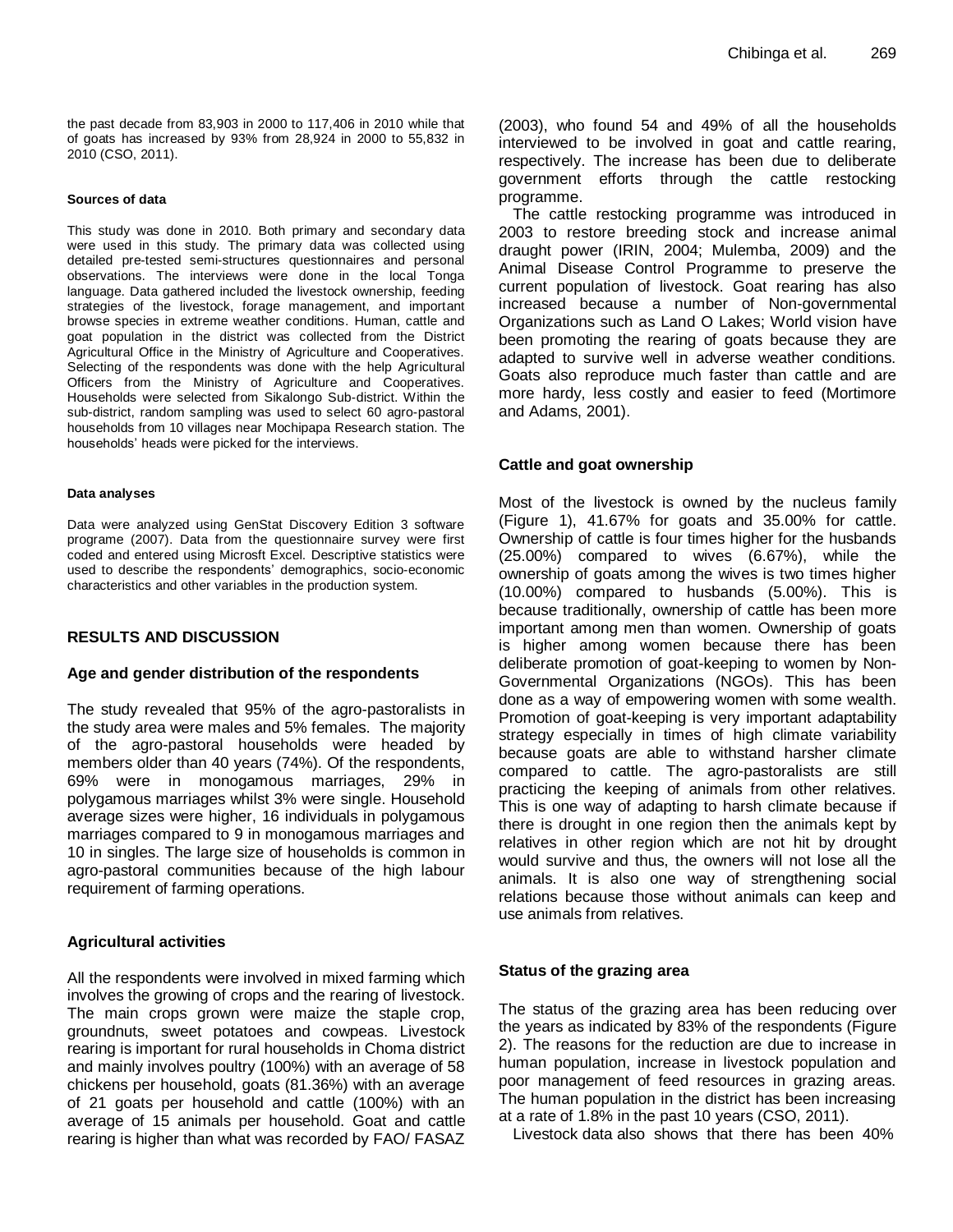

**Figure 1.** Cattle and goat ownership.



**Figure 2.** Status of the grazing area.

increase in population of cattle and 93% increase of goats over the past decade (CSO, 2011). Human population increase has increased the demand of land for settlement and for fields for growing of crops. Population increase cause reduction in grazing lands (FAO, 1996). The animals feed resources in grazing areas are further reduced by cutting of trees for charcoal burning and also having uncontrolled fires. The problem of reduced grazing is further compounded by increase in climate variability. With increasing temperatures and increasing frequency of droughts in the area (CEEPA, 2006), the moisture available for feed production will be decreasing, leading to decrease in livestock production and loss of livelihoods for the people. There is therefore, the need for adaptive feed strategies in the system by identifying and promoting utilization of climate adaptable indigenous forage species.

#### **Animal feeding strategies during extreme weather conditions**

The most important animal feeding strategies during drought included; browse utilization, dambo area grazing, supplementation and upland grazing while during floods upland grazing and browse use were very important (Table 1). Daodu et al. (2009) also found out that during the dry season, important feed sources for animals were from around brooks, dams, rivers and streams. Even during normal weather conditions, supplementation during the dry season is still very low among the farmers, 8.33% in goats and 48.33% in cattle. Supplementation is by use of crop residues such as maize and groundnut stover, velvet beans and maize bran. A large number of farmers do not practice feed conservation, 65 and 50% do not practice pasture management. The farmers indicated that they lacked knowledge on how to conserve and manage pastures while others indicated that they lacked labour. Browse utilization is very important both during drought and floods.

#### **Water source**

The most important sources of water for livestock use is from streams as indicated by 98.31% of the respondents while water from boreholes and wells are the most important for home use (Table 2). The dependence of streams as main water source for livestock makes them to be very vulnerable in times of drought because most of the streams do run dry. However, the fact that there is a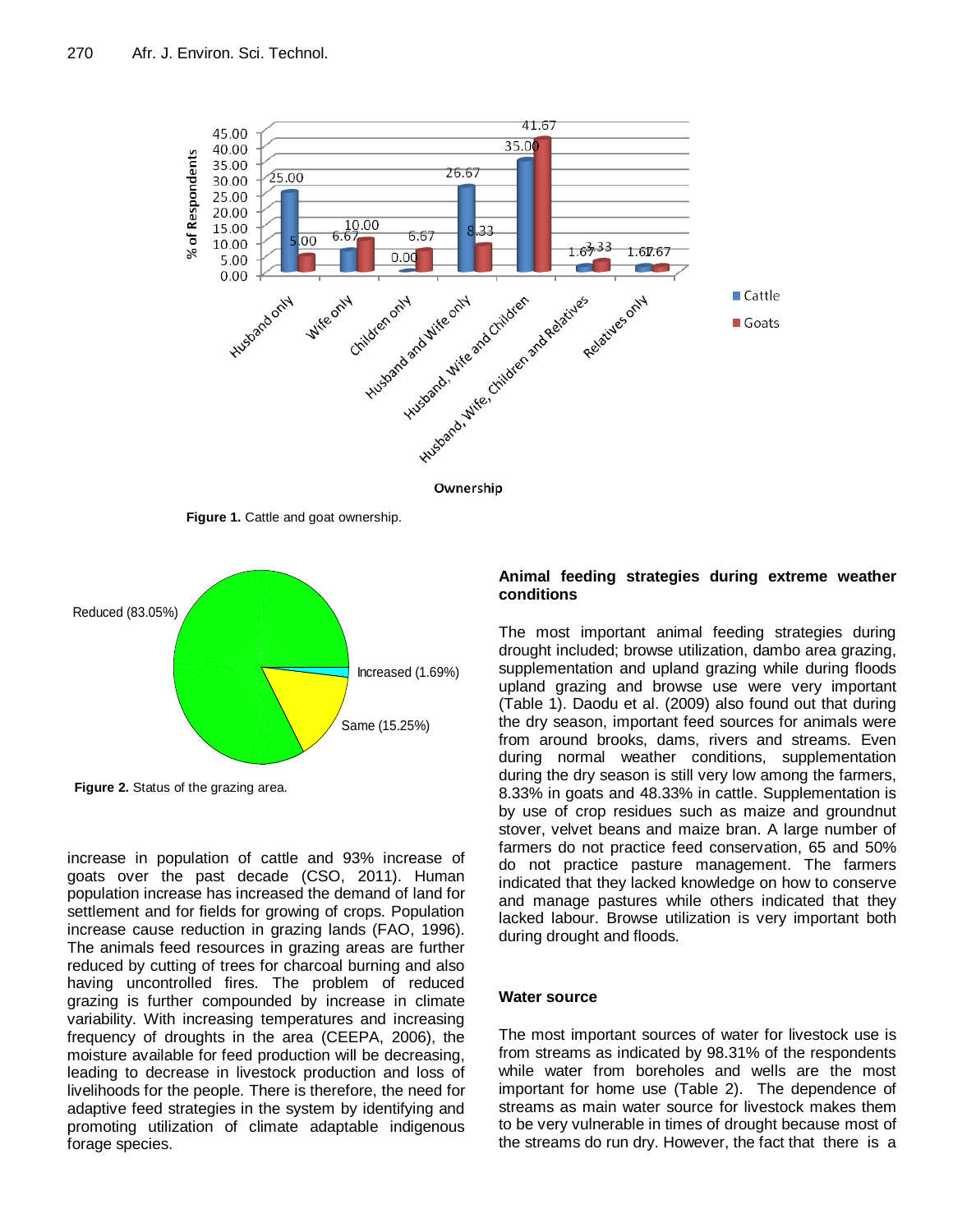**Table 1.** Animal feeding strategies during extreme weather conditions.

| <b>Feeding strategy</b> | Respondents during drought (%) | Respondents during flood (%) |
|-------------------------|--------------------------------|------------------------------|
| Dambo grazing           | 67.80                          | $\overline{\phantom{0}}$     |
| Browse utilization      | 76.78                          | 69.49                        |
| Supplementary feeding   | 8.47                           | $\overline{\phantom{a}}$     |
| Upland grazing          | 22.03                          | 77.97                        |
| Grazing along streams   | 18.64                          | $\overline{\phantom{a}}$     |

**Table 2.** Type of water source and distance to water source for home and animal use.

| Type of water source | Home use<br>(%) | For animal use<br>(%) | Distance to water source<br>(m) | Home use<br>(%) | For animal use<br>(%) |
|----------------------|-----------------|-----------------------|---------------------------------|-----------------|-----------------------|
| <b>Borehole</b>      | 50.84           |                       | less than 500                   | 23.73           | 10.17                 |
| Stream               | 16.94           | 98.31                 | 500 to 1000                     | 71.19           | 40.68                 |
| Well                 | 32.2            | 1.69                  | 1100 to 2000                    | 5.08            | 45.76                 |
|                      |                 |                       | more than 2000                  |                 | 3.39                  |



**Figure 3.** Planting and management of browse trees.

good number of boreholes in the area means that animals could still survive during drought because they can also use water from the boreholes as long as they do not dry up. Distance to the water supply for livestock is within one kilometer for 50% of the households. The distance to water supply could increase in times of drought as a number of steams could easily dry up. Some pastoralists indicated that during drought, animals could cover up to 10 km in search of water. It would be important to consider building a dams in the area since there are no dams.

# **Establishment and management of browse trees**

Very few farmers (6.78%) know how to establish browse

trees and 67.79% do not carry out any management on them (Figure 3). These figures are lower than that of Ansah and Nagbila (2011) who found that 66.25% of farmers were establishing browse trees in Ghana. Small holder farmers lack knowledge on establishment, conservation, and utilization of browse (Mupangwa, 1994; Mapiye et al., 2006). Establishment of effective trainingresearch-extension-farmer and stakeholder linkages can alleviate this problem (Mapiye et al., 2006). It is therefore important that these farmers are taught how to establish and manage these trees so that they will not be depleted. A number of browse trees have been identified by the farmers as being important as a source of feed for their animals (Table 3). These trees have other important ecosystem services such as food, fiber, fuel, building materials, medicines, soil erosion control, biodiversity,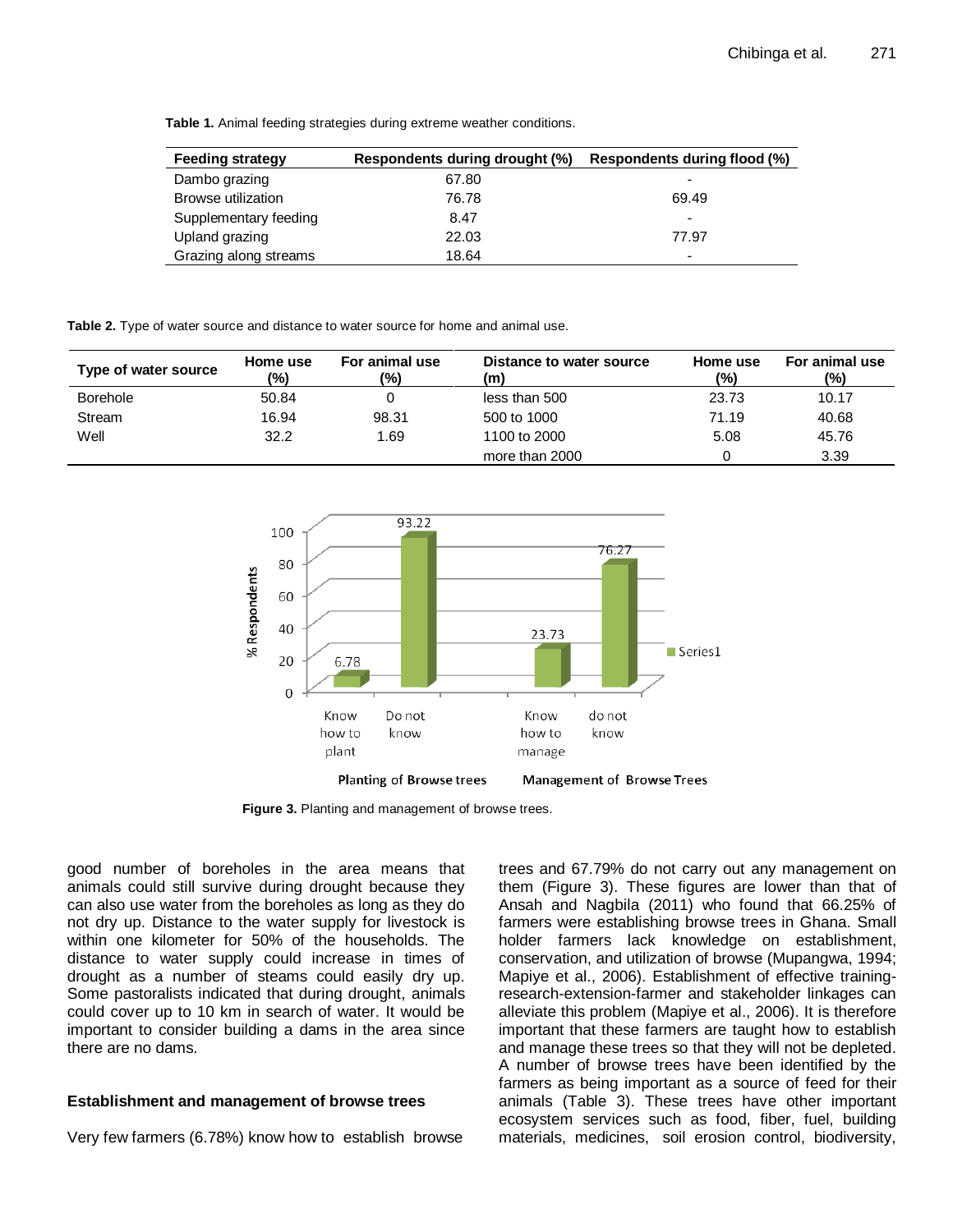| S/N | Local name     | <b>Scientific name</b>           | Parts utilized by animals | Other uses                                                                    |
|-----|----------------|----------------------------------|---------------------------|-------------------------------------------------------------------------------|
|     | Mweeye         | Dichrostachys cinera             | Leaves, pods              | Poles, firewood, medicine, live fence, nitrogen fixing in soil.               |
| 2   | Muumba         | Julbernadia globiflora           | New flush of leaves       | Firewood, fibre, poles building materials, charcoal, crafts.                  |
| 3   | Musekese       | Piliostigma thonningii           | Pods, shoots,             | Fibre, fire wood, curvings, traditional medicine.                             |
|     | Musiwe         | Brachystegia spiciformis         | Leaves                    | Fibre, firewood, poles.                                                       |
| 5   | Mubula         | Parinari curatellifolia          | Leaves, Fruit             | Food, curvings, medicine, charcoal.                                           |
| 6   | Muyongolo      | Swartzia madagascariensis        | Pods                      | Curving, insecticides, fish poison, medicine, bee forage.                     |
|     | Mubombo        | Brachystegia boechmi             | Leaves, pods              | Fibre, firewood, charcoal, poles.                                             |
| 8   | Muunga/musangu | Falbedia albida                  | Ripe pods, beans, leaves  | firewood, traditional medicine, indicator of soil fertility, flavouring pods. |
| 9   | Mango          | Mangifera indica                 | Leaves, fruit             | Firewood, traditional medicine.                                               |
| 10  | Nakabombwe     | Combretum molle                  | Young leaves              | Firewood, timber, medicine.                                                   |
| 11  | Muyusa         | Bridelia micrantha               | Leaves                    | Curvings, medicine.                                                           |
| 12  | Mucecete       | Ziziphus mauritiana              | Leaves, fruit             | Firewood, charcoal, timber, food, bee forage.                                 |
| 13  | Mukuyu         | Ficus sur                        | <b>Fruits</b>             | Food.                                                                         |
| 14  | Muntuntumba    | Terminalia spp                   |                           | Medicine.                                                                     |
| 15  | Muwi           | Strychnos spinosa                | Leaves, fruit             | Fruit for human food, firewood, timber, medicine, musical instrument.         |
| 16  | Chiwehehe      | Boscia spp or Capparis tomentosa | Leaves                    | Firewood,                                                                     |
| 17  | Munego         | Dombeya rotundifolia             | Leaves                    | Food, wood, curvings.                                                         |
| 18  | Mulbery        | Morus alba                       | Leaves                    | Food.                                                                         |
| 19  | Mukunka        | Psuedolachostylis maprouneifolia | Leaves, fruits            | Food, fibers, medicine, gum, resin, dye.                                      |
| 20  | Mubbiti        | Crotan guboga                    | Leaves                    | Firewood.                                                                     |
| 21  | Musuku         | Uapaca kirkiana                  | Fruit                     | Fruit, firewood. Timber.                                                      |

**Table 3.** Important browse species used for feeding livestock in Choma district.

nutrient cycling, carbon sinks among others. They should be managed sustainably for continued supply of these services.

#### **Adaptive use of browse in extreme weather conditions**

Browse species are especially important in providing fodder during the dry season (Reddy, 2006; Mtengeti and Mhelela, 2006; Mogotsi et al., 2011) and during drought. In Zambia, browse use is critical during the six month dry season from

June to November. With increased occurrences of droughts, the dependence on browse in going to increase. The agro-pastoralists indicated that in times of extreme weather conditions, they depend on climate adaptable browse species such as, *Dichrostachys cinera, Julbernadia globiflora* and *Piliostigma thinningii* among others; while during floods, *Dichrostachys cinera* and *Piliostigma thinningii were* more popular (Table 4). More emphasis should be put on coming up with strategies on how to use these highly ranked species more efficiently.

Management practices that could improve their

utilization include lopping, coppicing, pruning and pollarding. Planting of these species should also be encouraged so that they are not depleted since some of them have uses such as for timber and making charcoal. One browse tree, *Parinari curatellifolia* was identified as important source of early warning information concerning drought, in that, it has a tendency to bear excessively in years preceding drought. This is an important climate indicator. This is in line with Roncoli et al. (2002) who reported that local climate indicator involve the use of a combination of tree flower production, duration and intensity of cold and hot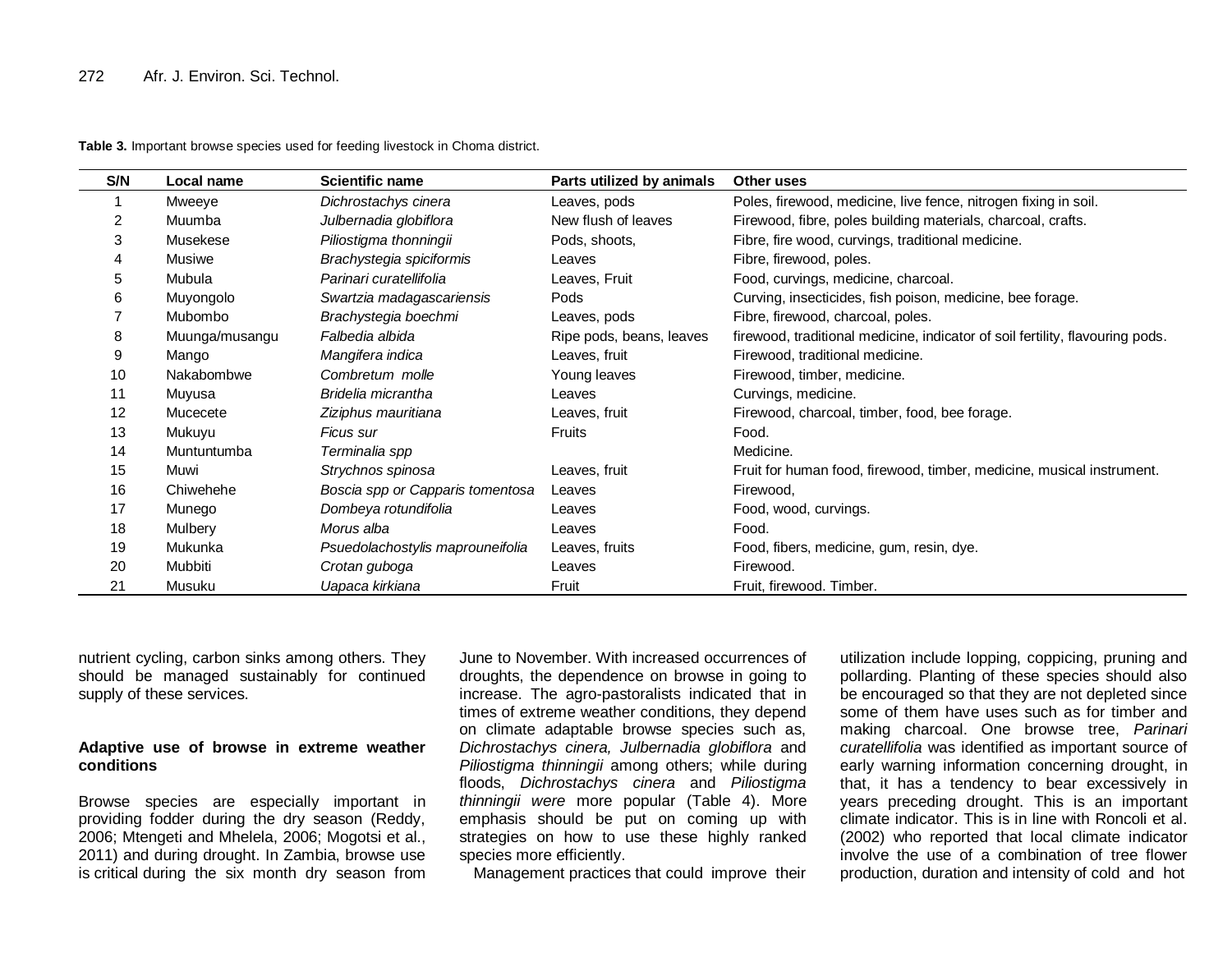| S/N | Local name  | <b>Scientific name</b>           | Normal situation respondent (%) | Respondents during drought (%) | Respondents during flood (%) |
|-----|-------------|----------------------------------|---------------------------------|--------------------------------|------------------------------|
|     | Mweeye      | Dichrostachys cinera             | 90.00                           | 81.67                          | 71.67                        |
| 2   | Muumba      | Julbernadia globiflora           | 81.67                           | 68.33                          | 3.33                         |
| 3   | Musekese    | Piliostigma thonningii           | 68.33                           | 46.67                          | 18.33                        |
| 4   | Musiwe      | Brachystegia spiciformis         | 50.00                           | 48.33                          |                              |
| 5   | Mubula      | Parinari curatellifolia          | 45.00                           | 31.67                          | 8.33                         |
| 6   | Muyongolo   | Swartzia madagascariensis        | 33.33                           | 23.33                          |                              |
|     | Mubombo     | Brachystegia boechmi             | 25.00                           | 26.67                          |                              |
| 8   | Muunga      | Falbedia albida                  | 23.33                           | 18.33                          | 3.33                         |
| 9   | Mango       | Mangifera indica                 | 13.33                           |                                |                              |
| 10  | Nakabombwe  | Combretum molle                  | 11.67                           | 10.00                          | 6.67                         |
| 11  | Muyusa      | Bridelia micrantha               | 11.67                           | 11.67                          |                              |
| 12  | Mucecete    | Ziziphus mauritiana              | 11.67                           | 8.33                           | 1.67                         |
| 13  | Mukuyu      | Ficus sur                        | 11.67                           |                                |                              |
| 14  | Muntuntumba | Terminalia                       | 8.33                            | 6.67                           |                              |
| 15  | Muwi        | Strychnos cocculoides            | 6.67                            | 3.33                           |                              |
| 16  | Chiwehehe   | Boscia spp or Capparis tomentosa | 1.67                            | 1.67                           |                              |
| 17  | Munego      | Dombeya rotundifolia             | 1.67                            |                                |                              |
| 18  | Mulbery     | Morus alba                       | 5.01                            | 3.39                           |                              |
| 19  | Mukunka     | Psuedolachostylis maprouneifolia | 1.69                            | 1.69                           | 1.69                         |
| 20  | Mubbiti     | Crotan guboga                    | 1.69                            | 1.69                           |                              |
| 21  | Musuku      | Uapaca kirkiana                  | 1.69                            |                                |                              |

**Table 4.** Farmers response to browse species importance in extreme weather conditions.

periods, bird and insect behavior, and movement of stars and moon to predict precipitation. This indigenous knowledge should be further studied in order to determine its reliability.

#### **Conclusion**

The study showed that climate variability is affecting agro-pastoralists in the way they feed their animals and how they are using indigenous browse species. The important feeding adaptive strategies used by the agro-pastoralists include; browse utilization, dambo grazing, grazing along streams and supplementary feeding during

drought, while during floods, upland grazing and browse grazing are important. There is need to teach the farmers how to manage the feed resources and replanting, and management of more climate adaptable indigenous pastures to increase livestock productivity and enhance food security. Replanting of climate adaptable indigenous browse species would also help in reforestation of the dry lands and bring stability in the ecosystem. This would ensure sustainable use of the feed resources.

#### **ACKNOWLEDGEMENT**

I am very grateful to the Regional Universities

Forum for Capacity Building in Agriculture (RUFORUM) for supporting me financially to undertake this study.

#### **REFERENCES**

- African Forest Research Network (AFORNET) (2005). The Forest-livestock interface. African Academy of Sciences, Nairobi, Kenya. Policy brief. www.afornet.org.
- Ansah T, Nagbila DA (2011). Utilization of local trees and shrubs for sustainable livestock production in the Talensi-Nabdam District of the Upper East Region of Ghana. Livestock Research for Rural Development. Volume 23, Article #75. Retrieved September 30, 2011, from http://www.lrrd.org/lrrd23/4/ansa23075.htm.